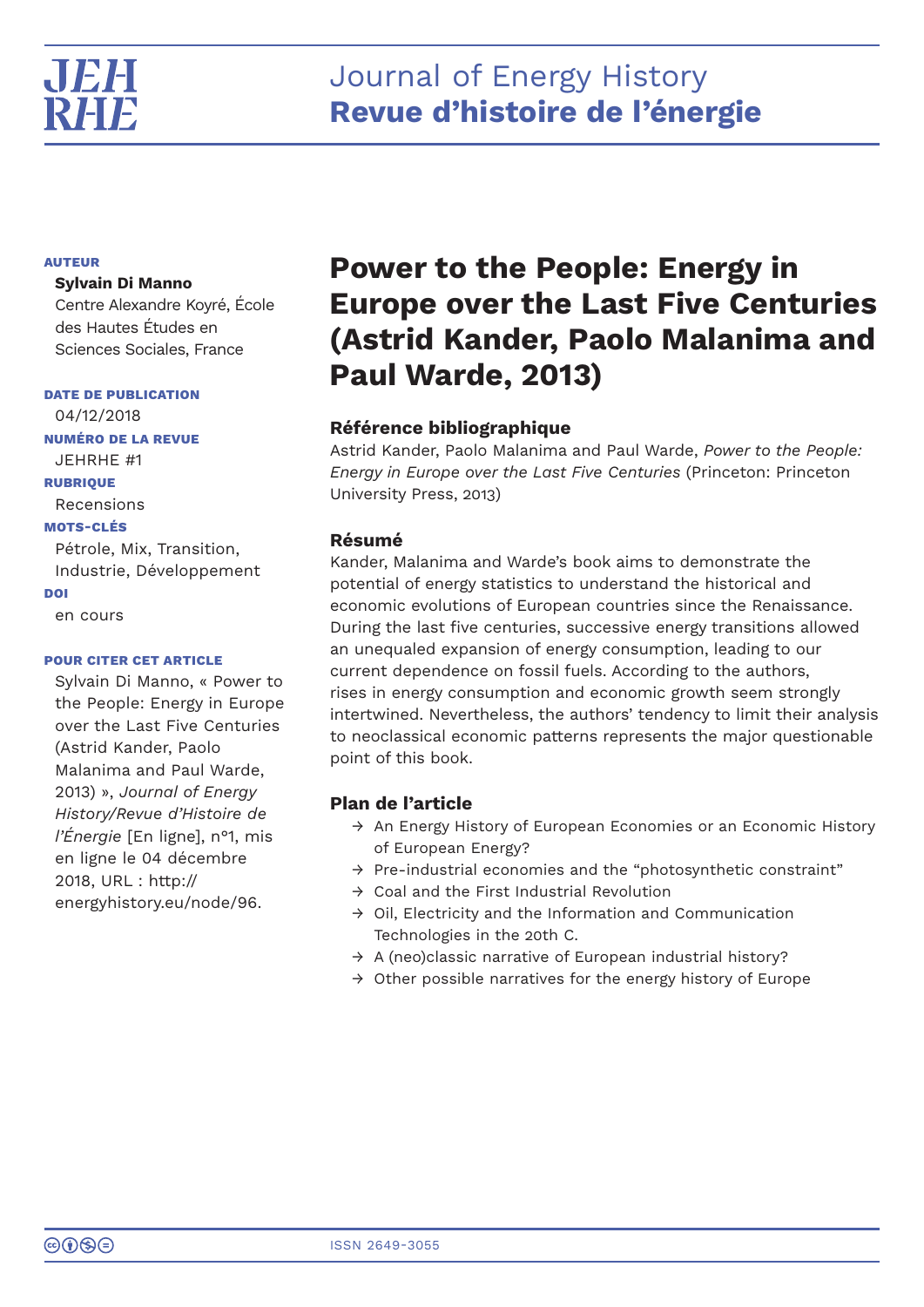

- The economic history of Europe since the sixteenth century has already led to extensive historical research coverage with divergent analytical viewpoints. Kander, Malanima and Warde do not attempt to summarize this research. More precisely, they aim to offer a new narrative of the history of modernity through the lens of energy consumption. According to them, historians and economists did not sufficiently put the stress on the historical role of energy in the shaping of our modern economies. Yet "all things need energy, and all actions are transformation of energy" (p.1). This statement illustrates clearly the intellectual approach of this book. Inasmuch as energy is at the heart of every human activity and natural process, any economic production in a specific historical society takes place within a broader energy economy that characterizes this society. From this point of view, the history of human economies can be studied as a history of energy dependence. This book concentrates on modern times, since this short period in history represented a very specific moment in terms of energy consumption. 1
- *Power to the People* is the result of an important work of data compilation achieved by the Long-Term Energy and Growth (LEG), an international research network dedicated to the production of comparable historical assets of energy consumption around the world (principally Western European countries). The database  $\mathfrak{D}$

that served as a reference for this book is freely accessible online on www.energyhistory.com. It represents a very impressive and useful work for historians, since the compilation of such quantitative data allowing international comparisons over several centuries is always a tricky (and sometimes hazardous) task. With these data, the authors wish to illustrate the decisive role played by the energy factor in the evolution of European economies in the last five centuries.

The major center of interest of this book is to understand the links between energy consumption and economic growth since the beginning of modern times. The main argument of the authors is that modern development would not have been possible without successive historical changes in the energy model of European economies. As argued by Edward Anthony Wrigley,**1** the industrialization of Europe meant a structural shift from an "*organic dependent*" to a "*fossil fuel dependent*" economy. But as the title suggests, the authors also show an interest in the links between the last centuries' energy transformations and people's rising "*empowerment*". Following Timothy Mitchell's analysis,**2** Kander, Malanima and Warde suggest that the increase of energy consumption participated in people's emancipation over time. This went mainly through the political power brought to energy workers by the first industrial revolution, and also through the reduction of working time supposedly brought by the consumer society.

The book is divided into three sections, in accordance with the traditional chronology of economic modernity: pre-industrial economies (from 1500 to 1800), the first industrial revolution (from 1800 to 1900), and the second and third industrial revolutions (twentieth century). Each part was written by one of the authors, depending on their historical expertise: Paolo Malanima on pre-industrial times, Paul Warde on the first industrial revolution, and Astrid Kander on the 4

3

**<sup>1</sup>** Edward A. Wrigley, *Energy and the English Industrial Revolution* (Cambridge - New York: Cambridge University Press, 2010).

**<sup>2</sup>** Timothy Mitchell, *Carbon Democracy: Political Power in the Age of Oil* (London - New York: Verso, 2011).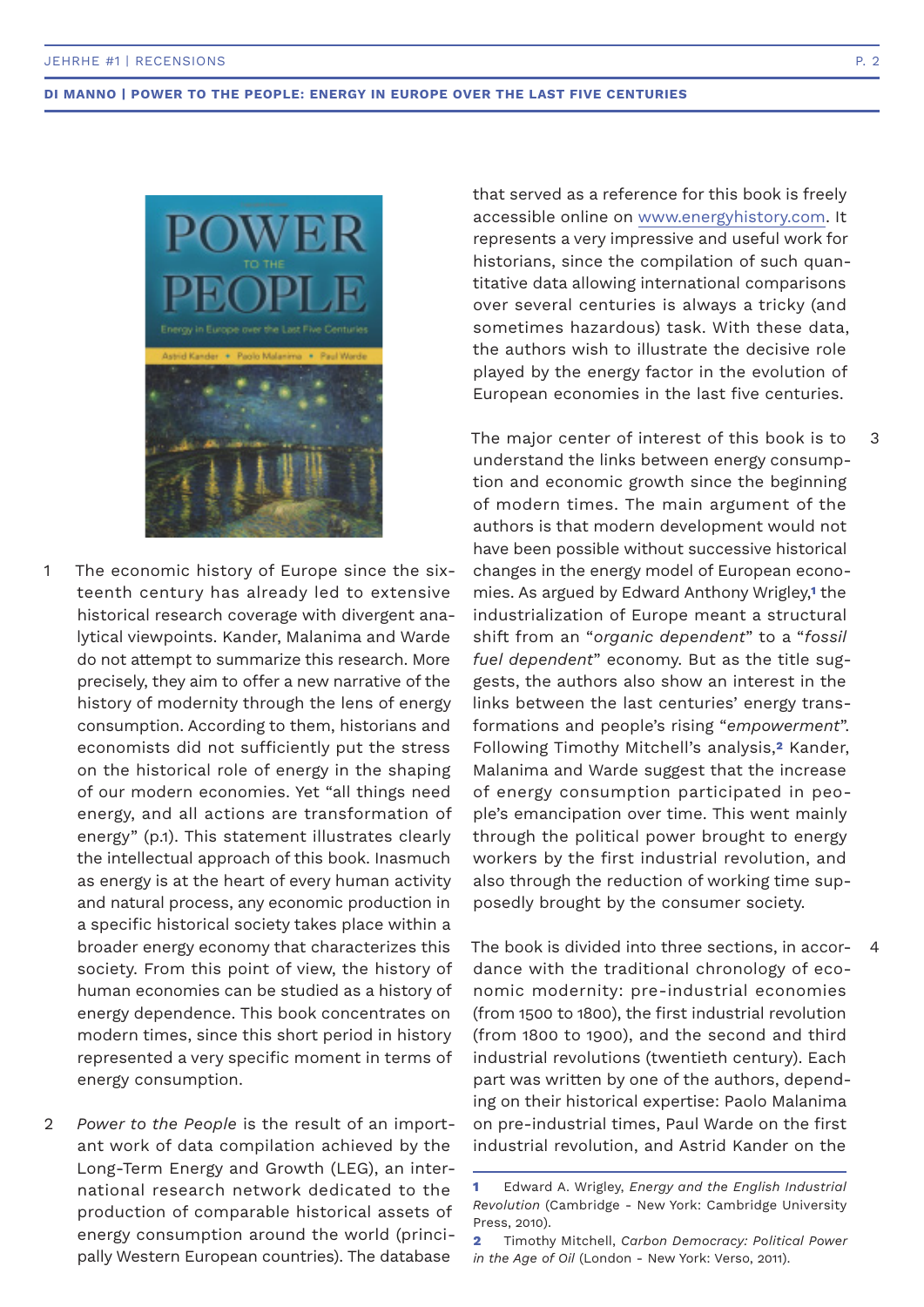twentieth century. In each historical phase, the authors try to identify what were the scale and the economic drivers (mainly technological breakthroughs) of the energy transitions that participated in reshaping the world.

# **AN ENERGY HISTORY OF EUROPEAN ECONOMIES OR AN ECONOMIC HISTORY OF EUROPEAN ENERGY?**

- This question could seem rhetorical, but it is worth raising. In order to well understand Kandler, Malanima and Warde's book, whose economic reasoning is sometimes complicated to follow, it is important to identify their fundamental concern. And one could argue that the latter is more of an economic nature than an historical one. Of course, the authors do not forget to mention the multiple changes that accompanied the energy transitions in European ways of living and in social relations, but this is not the core of their questioning. Their concern is to understand how the energy resources and devices participated in the successive phases of economic growth. In order to do so, they borrow several economic concepts that allow them to write their narrative of the energy revolutions. 5
- The most important of these notions is the "*development blocks*" as conceptualized by the Swedish economist Erik Dahmén.**3** It refers to a set of industrial products and technologies that are strongly interconnected in their economic development. They form a block in the sense that their economic path is codependent. For example, coal, steam engines and steel formed a major development block during the first industrial revolution because coal's success would not have happened without the steam engines' needs in coal. Those engines themselves needed cheap steel in order to be manufactured, and that would have been impossible without the new forging techniques using cheap coal. In order to follow the reciprocal influences of the products and techniques inside one development 6

block, the authors study their reciprocal price dynamics over time.

Following the very classic narrative of industrial history, inventions and innovations play a major role in Kandler, Malanima and Warde's story. The rise of coal, oil and electricity relied on major technical and scientific breakthroughs such as steam and petrol engines, that the authors call "*macro-inventions*". But they also attach importance to more local, daily and small-scale innovations in the overall process of industrial revolution, in accordance with the research of historians like Joel Mokyr**4** or David Edgerton**<sup>5</sup>** pointing out the economic role of "*micro-inventions*" and the persistence of old techniques in the new world. The numerous micro-inventions that made it possible to adapt the steam engine to factory machines where almost historically as important as the invention of the steam engine itself. 7

As the intellectual reasoning of Kander, Malanima and Warde is of an economic nature, they use several concepts that enable them to illustrate the classical laws of the market. These are mainly the "*market suction*" and "*market widening*" notions. While the former allows us to understand the rise in price of a good that is necessary for a specific production process (for example oil required by engines), the latter explains how low costs of a resource or a technical device can stimulate the use of new energy forms. 8

Finally, in order to write their quantitative history of energy, the authors created several markers that allow them to link the historical energy consumption to economic figures. The most important of these markers probably is "*energy intensity*", defined as the ratio between the total energy consumption of a country and its gross domestic product (GDP). It is then a useful way to quantify how much energy was 9

**<sup>4</sup>** Joel Mokyr, *The Lever of Riches: Technological Creativity and Economic Progress* (New York: Oxford University Press, 1990).

**<sup>3</sup>** Erik Dahmén, "'Development Blocks' in Industrial Economics", *Industrial Dynamics*, vol. 10, 1989, 109–21.

**<sup>5</sup>** David Edgerton, *The Shock of the Old: Technology and Global History* (New York: Oxford University Press, 2006).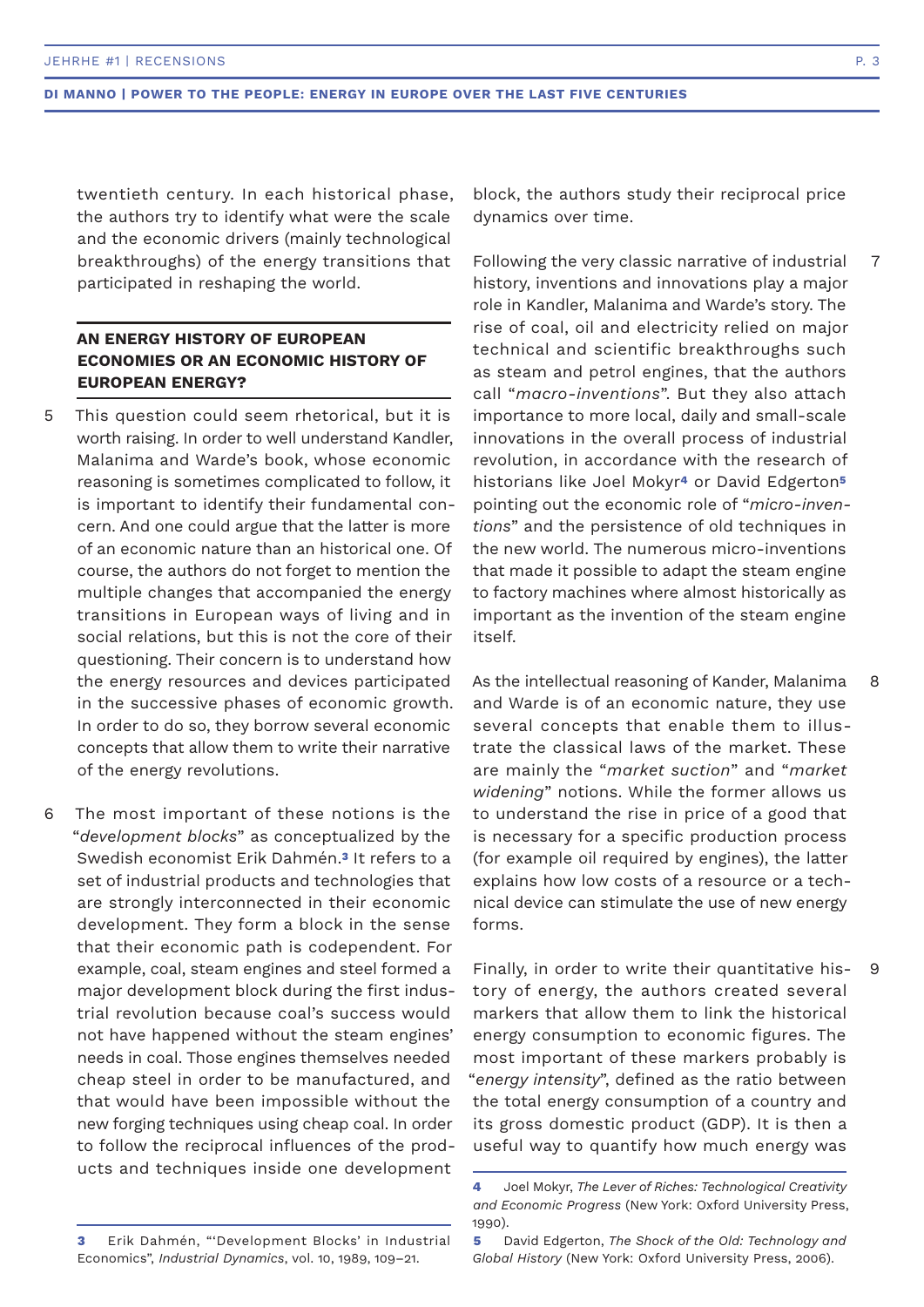necessary to produce an amount of growth at a given time and also to evaluate the evolution of the dependency of growth in energy consumption. The smaller this number is, the less energy is needed to produce the same amount of riches.

## **PRE-INDUSTRIAL ECONOMIES AND THE "PHOTOSYNTHETIC CONSTRAINT"**

- 10 The particularity of Malanima's approach is to consider food as a primary energy source. This allows him to illustrate what he considers to be the economic limit of the energy systems of the pre-industrial agrarian societies. The majority of economic production was performed by human and animal muscles, themselves principally assigned to energy production. Indeed, most of working time was used in order to produce daily energy supplies: agricultural products for human nutrition, fodder for working animals, and firewood for heating. Moreover, the low fertility of European soils required the cultivation of bigger areas compared to other parts of the world. Wind and water-mills were very important as the only sources of non-muscular mechanical energy. They played an important role in the daily life of village communities. But quantitatively speaking compared to cereals, fodder and wood, wind and water represented only a very small amount of the total energy consumption.
- Pre-industrial societies were characterized by their predominant use of reproducible energy sources. Until the 18<sup>th</sup>C. coal represented an insignificant energy source for heating in European countries, except in England where land-scarcity led to a growing consumption of coal from the sixteenth century onwards. According to Malanima, this predominance of vegetal energy systems in pre-industrial societies was a major barrier to economic growth. There were physiological limitations to the increase of human and animal work yield – also implying severe constraints on transport capacities –, and the possibilities of increasing the agricultural productivity were very limited. As a consequence, pre-industrial economies were very sensitive to temperature and climate variations. Nevertheless, the introduction of new crop varieties from America (potatoes, 11

maize, etc.) and the generalization of crop rotation techniques made it possible to compensate population growth from 1500 to 1800.

Malanima's account draws a very rigid or static picture of these three centuries of economic and technical history. For him, "*the agricultural energy basis of past civilizations was the main obstacle to their economic progress*" (80). The inelastic availability of cultivable lands, and the competition between agriculture, pasture and forest activities almost made economic growth impossible. 12

## **COAL AND THE FIRST INDUSTRIAL REVOLUTION**

According to the authors, coal was what allowed European economies to free themselves from the organic energy constraint. The majority of wealth created was no longer the result of the work of muscles, but of machines. Warde puts the stress on a particularity of this new energy system centered on coal, steam power and steel: steam engines made it possible to deploy an amount of power that no previous organic energy converter was able to give. Then steam engines did not only replace human and animal work, they multiplied the production capacities of industrial economies, bringing growth possibilities unknown until then. This growth was also supported by the "*transport revolution*" brought about by steam ships and locomotives. And this new economic growth implied an important increase in the European energy consumption in return. 13

Britain appears at the heart of these dynamics. 14For the authors, this is mainly because of her historical advantage in coal consumption. The technical innovations that led to industrial steam engines were firstly developed there because of her needs in deeper mine digging. The development block formed by coal, steam engines and steel progressively opened the way to easy availability of cheap energy for countries with sufficient coal deposits. This radically transformed the geography of wealth production on global and national scales. Inside countries, industrial cities with high concentrations of workers became the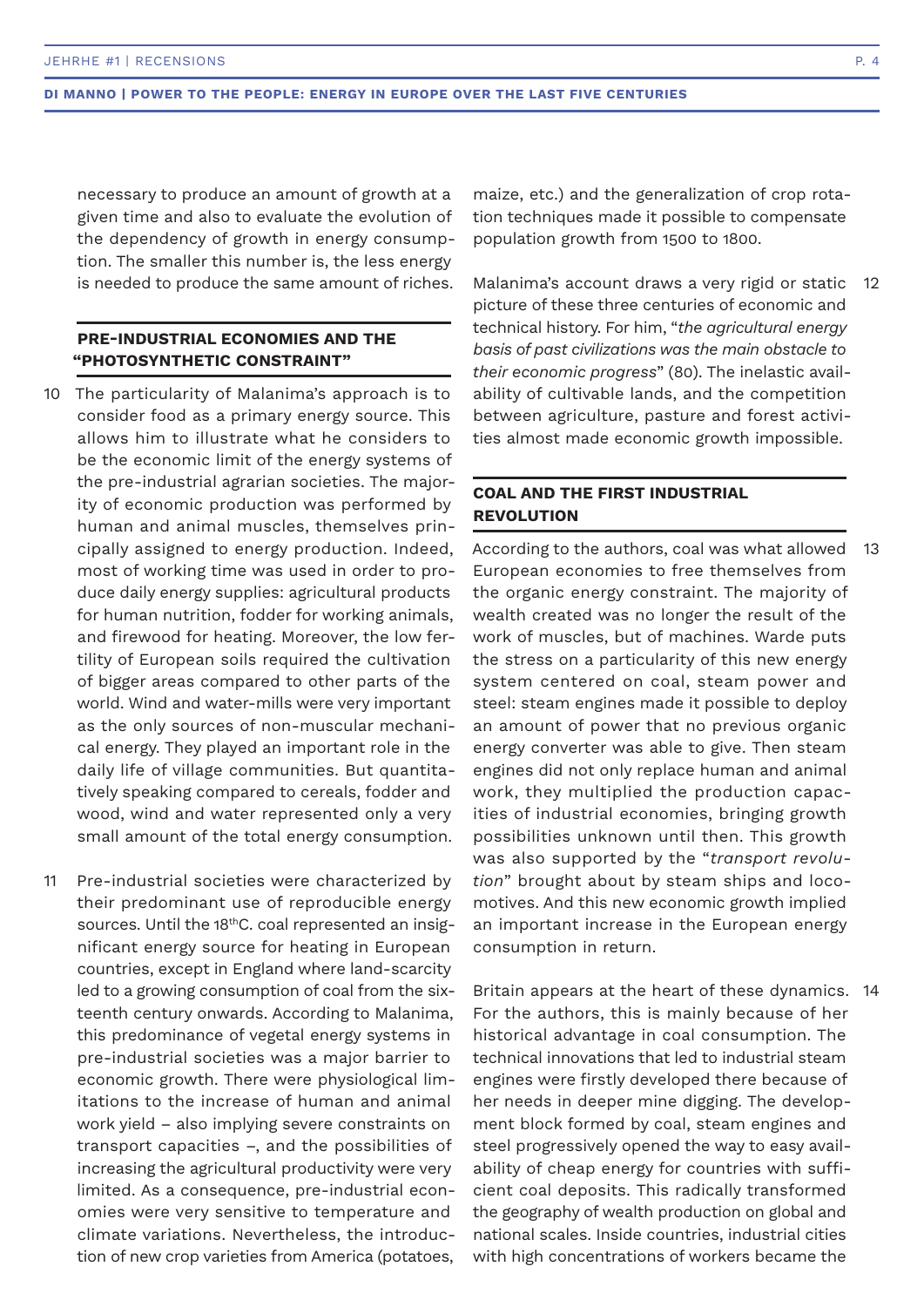core of the production of riches. At an international level Britain, as the most industrialized country and the first European coal producer, clearly played the leading role in the nineteenth century economy. National differences in coal deposits and in the transition dynamics to an industrial economy led to an international and combined division of labor. Even if there were no close links between total energy consumption and income in a cross-country comparison for this period, it appears that the income of a country was clearly linked to the share of coal in its total energy consumption. In other words: nations seeking important growth rates had to go through a coal transition for their industrial and/or transport development.

- Warde insists on both the positive and negative side effects of this energy revolution, in terms of pollution and social changes. In particular it implied a major reorganization of productive processes, with the imposition of a strong discipline on workers, no longer useful for their muscular strength but for their ability in monitoring machines. For the authors, this could be characterized as a "*labor saving*" process. In return, with their new and vital economic role, coal workers were able to gain new social rights and to impulse the emergence of workers' organizations. 15
- Warde also puts the stress on the fact that this coal revolution like the following energy revolutions did not imply the end of the organic energy system. Agriculture was even able to win important productivity rates at the end of the nineteenth century with the development of synthetic fertilizers. And animals still played a vital role for short-distance transport on agricultural fields and in cities. But from a quantitative point of view, organic forms of energy had become insignificant during the nineteenth century. 16

## **OIL, ELECTRICITY AND THE INFORMATION AND COMMUNICATION TECHNOLOGIES IN THE 20TH C.**

17 The twentieth century was characterized by two industrial revolutions and new development blocks studied by Kander. Like the previous ones, they strongly contributed to the rise in

energy consumption and the change in the positioning of the countries. Quantitatively speaking, coal continued to represent an important part of European growth during the whole of the twentieth century. But oil and electricity made it possible to diversify energy sources and brought new domestic and industrial usages.

The development block formed by oil and the 18 internal combustion motor radically transformed the geography of energy supply on a global scale, with the economic emergence of the USA. The liquid nature of oil also allowed more flexibility in its provision. For the authors, the oil development block is centered on the transport domain. It made a new transport revolution possible with cars, fuel ships, and planes. Internal combustion engines created a market suction for oil, that finally ended in a market widening dynamics with the necessity to find other outlets than petrol for crude oil (chemistry, heating, etc.).

According to Kander, the electricity and electric 19 engines development block was revolutionary because of the "*modularity*" of electric power: it can be produced by many primary sources of energy (water, coal, nuclear, etc.) and electric motors can perform a great diversity of tasks from factories to houses. The fluidity of the new energy system can be illustrated by the reaction of the European countries after the two 1970 s' oil shocks: they witnessed a diversification of their energy primary sources with a relative decline in oil consumption and a rise in nuclear electricity and natural gas consumption.

Like the coal development, the oil and electricity 20 emergence required many technical inventions and innovations that led to major efficiency gains in terms of energy use. But as during the nineteenth century, the total energy consumption did not stop rising. From 1800 to 1970 innovations in energy savings always meant more energy consumption. But according to Kander the period after 1970, characterized by the Information and Communication Technologies (ICT) development block, is historically remarkable in the sense that it witnessed a reduction of energy intensity and a stabilization of energy consumption per capita.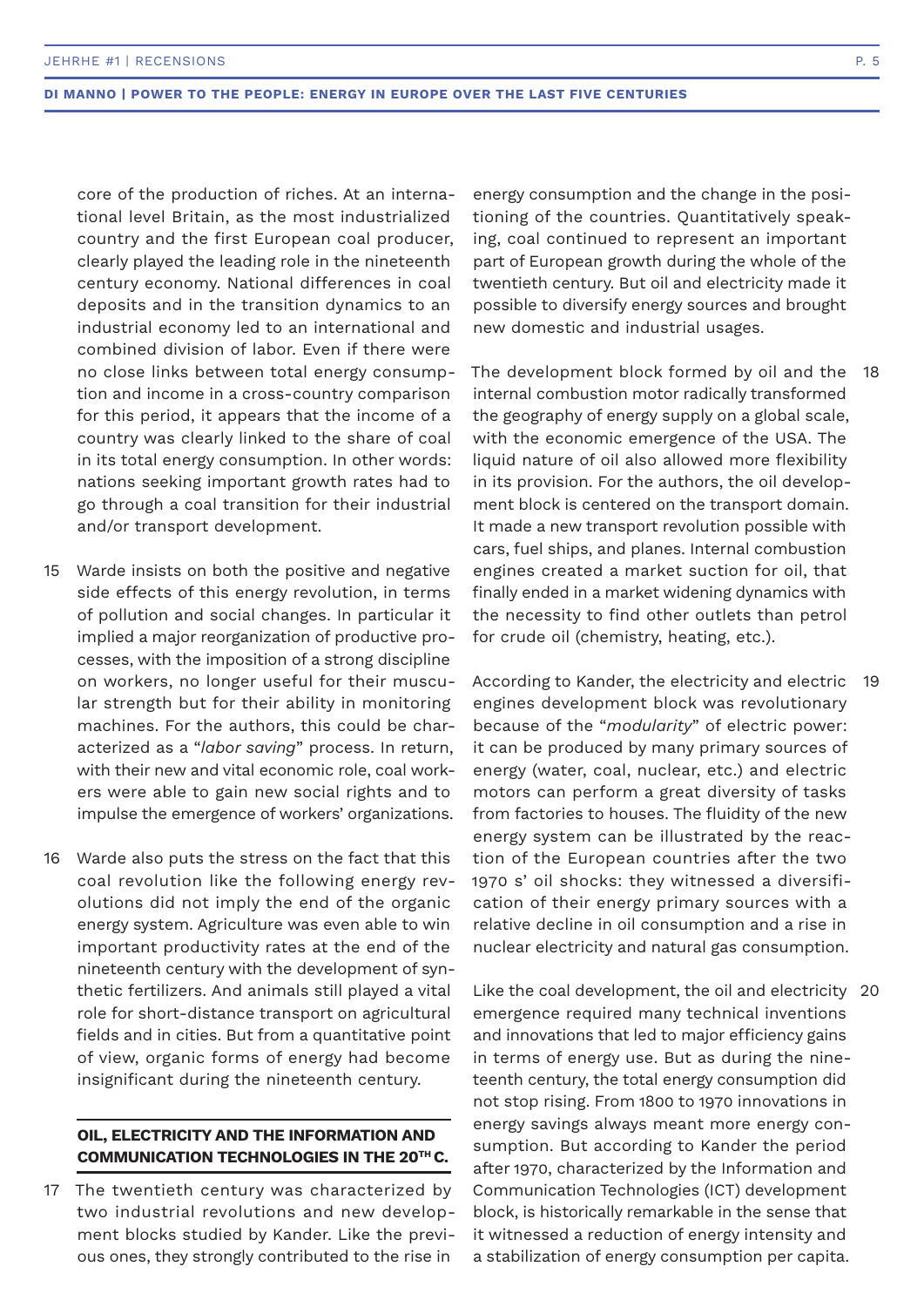This point is probably the most interesting and groundbreaking argument of the book. Kander rejects any interpretation of this energy intensity reduction in terms of "dematerialization" of Western economies. For the author, this phenomenon must be understood as the power-saving effect of the generalization of microelectronic devices in industrial and domestic uses. These devices would have permitted a reorganization and a rationalization of production processes that strongly helped to save energy. Furthermore, the growing specialization of European industry in light manufacturing rather than raw industry would also have permitted to reduce the amount of energy needed to produce the same amount of riches.

## **A (NEO)CLASSIC NARRATIVE OF EUROPEAN INDUSTRIAL HISTORY?**

- 21 Kander, Malanima and Warde's book represents both an impressive overview of the most important research work on history of energy in Europe, and a challenging attempt to re-inject the energy factor into the historical economic analysis. Not only do the authors propose a quantified history of energy consumption and dependence in the European countries. They most importantly offer an economic framework of interpretation (development blocks, market suction and widening, energy intensity) that allows them to link their quantitative energy data to growth figures. But behind this original approach, the narrative of modernity offered by the author follows the most classic historiography on industrial revolution. Modern economies were profoundly reshaped by a series of technical revolutions in the energy domain that inevitably led to the emergence of our industrial world.
- 22 At first, it may seem difficult to characterize the authors' framework in terms of economic analysis: development blocks and the role of innovations evoke Schumpeter's economics, while the interpretations in terms of market suction and widening look more like classical Smithian economics. But in the end, the authors clearly opt for a neoclassical analysis. Price dynamics are the main factor of the evolution of the last

centuries' economies. Path-breaking innovations and micro-inventions in the energy domain were historically important because they made it possible to impulse the new market dynamics (widening of demand, price fall, etc.) that radically transformed our modern societies. According to the authors, the basic laws of the market were the real agents of the historical energy transitions. This represents an important limit of this book, because its narrative strongly tends to depoliticize and naturalize energy history over the last centuries, as if there were no winner and loser of these transitions. Yet for several decades now, important works on social history of science and technology put the stress on the fact that no technical evolution ever went without protests and the reinforcement of political and economic interest for some people.**<sup>6</sup>**

Another limit of this book is its restriction to a 23 West European geographical scope. This would not be a problem if the author only intended to produce a statistical survey. But the point here is to make a whole analysis of European economies in the chosen historical period. Even in the sixteenth century, European economies had begun to be integrated into global networks of trade and production. Is it really meaningful then, to link European countries growth rates (a more and more international phenomena since the sixteenth century) to national energy consumption data? For example, the authors did not take into account the food consumption of slaves on the American continent, while their work in cotton production strongly participated in shaping the West European economies from 1600 to 1800. And for the current period, the authors' interpretation of the power saving phenomena in European countries is strongly questionable. With the current globalization of industrial production, the international division of labor and the strong co-dependency between every national economy, does it really make sense to attempt to link national growth products with national energy consumption data?

**<sup>6</sup>** Langdon Winner, "Do Artifacts Have Politics?", *Daedalus*, vol. 109/1, 1980, 121–36; François Jarrige, *Technocritiques : Du refus des machines à la contestation des technosciences* (Paris : La Découverte, 2014).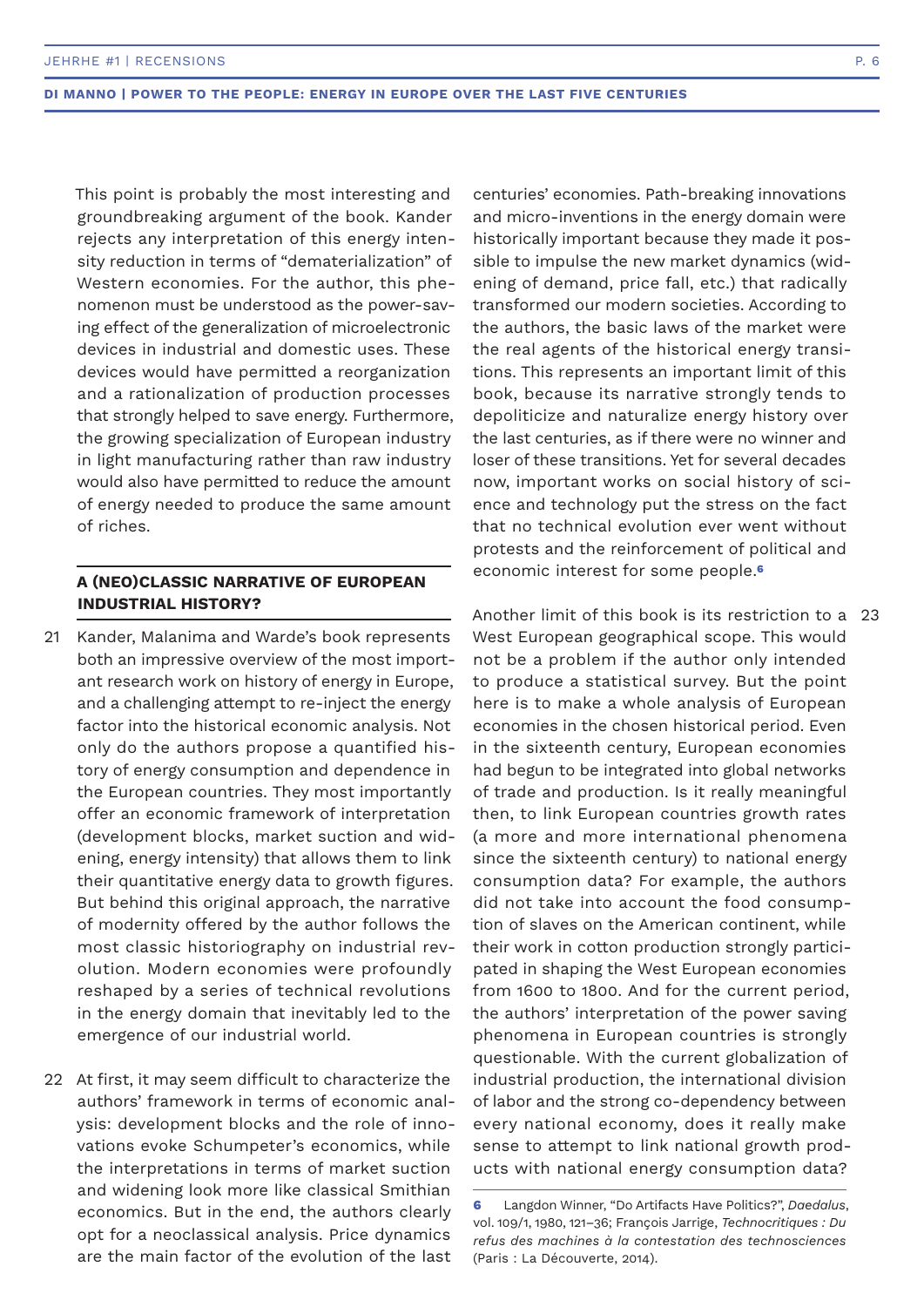On a global scale, energy consumption has not stopped growing since 1970. And would it be possible for European countries to currently experience such an energy saving phenomena, if Asian energy consumption had not risen remarkably since 1970?

## **OTHER POSSIBLE NARRATIVES FOR THE ENERGY HISTORY OF EUROPE**

- The Kander, Malanima and Warde's limitation 24 to a classical economics analysis too strongly restrains the understanding of the relations between energy and economic transformations since the sixteenth century. Some research tracks will here be suggested in order to diversify the narratives that can be drawn from the data compiled by the authors. These proposals are inspired by recent research in critical history of science and technology, such as Christophe Bonneuil and Jean-Baptiste Fressoz's work on the Anthropocene.**7** Each of these narratives shares the same approach: they do not analyze energy transitions as the achievement of an inevitable economic process opened by technical innovations. On the contrary, they believe that energy transitions were the result of political choices and very individual economic interests.
- 25 Firstly, we could think of another reading of the relations between emancipation and energy. This story would then be centered on the historical struggles against and for energy transformations. For example, it seems obvious for the authors to consider firewood as a commodity since the sixteenth century. However, research in social history such as Edward Palmer Thompson's on forest-wood in Britain**8** clearly demonstrated that the emergence of wood as an economic commodity was the result of several decades of social struggles about the imposition of a wood market. This was rendered possible with

the strengthening of the repressive modern states. Land and wood scarcity "for the people" in England was the result of a long process of land and forest appropriation and enclosure with state support. Coal emergence and the industrialization of European economies would have been impossible without these severe political measures, that allowed the making of the urban working class. If energy transitions had always meant empowerment for the people, there would have been no Luddite movements in the nineteenth century, nor current struggles for environmental justice. Furthermore, one could argue that the energy intensity reduction phenomena described by Kander at the end of the book are much more related to the emergence of ecological struggles in the years 1970 than it is to ICT devices. Confronted with growing concerns about environmental destruction and climate change, European countries have been progressively pushed into presenting a lower carbon dioxide emission profile.

Another way to reinterpret the history of energy 26in Europe since 1500 would be an attempt to link the long term energy series provided by Kander, Malanima and Warde to the question of the emergence of the modern states. As many works in economic history or in history of science and technology demonstrated, those modern states were strongly involved in pushing technological development as a way of increasing their power.**<sup>9</sup>** From this point of view, economic markets are not just abstract entities but they result from very concrete state economic policies. During the last five centuries energy resources were not only commodities but also a central means for European states in order to affirm their economic and military superiority. The cheapness of coal in nineteenth century England had a lot to do with canal construction by the state in order to allow coal transport. And European electricity would not have proved profitable

**<sup>7</sup>** Christophe Bonneuil, Jean-Baptiste Fressoz, *The Shock of the Anthropocene: The Earth, History and Us* (London, New York: Verso, 2017).

**<sup>8</sup>** Douglas Hay, Peter Linebaugh, John G. Rule, Edward P. Thompson, Cal Winslow, *Albion's Fatal Tree: Crime and Society in Eighteenth-Century England* (London, New York: Verso, 2011 [1975]).

**<sup>9</sup>** As examples for the British and French cases, see Eric H. Ash, *Power, Knowledge, and Expertise in Elizabethan England* (Baltimore, London: Johns Hopkins University Press, 2004). Philippe Minard, La Fortune du colbertisme. État et industrie dans la France des Lumières (Paris: Fayard, 1998).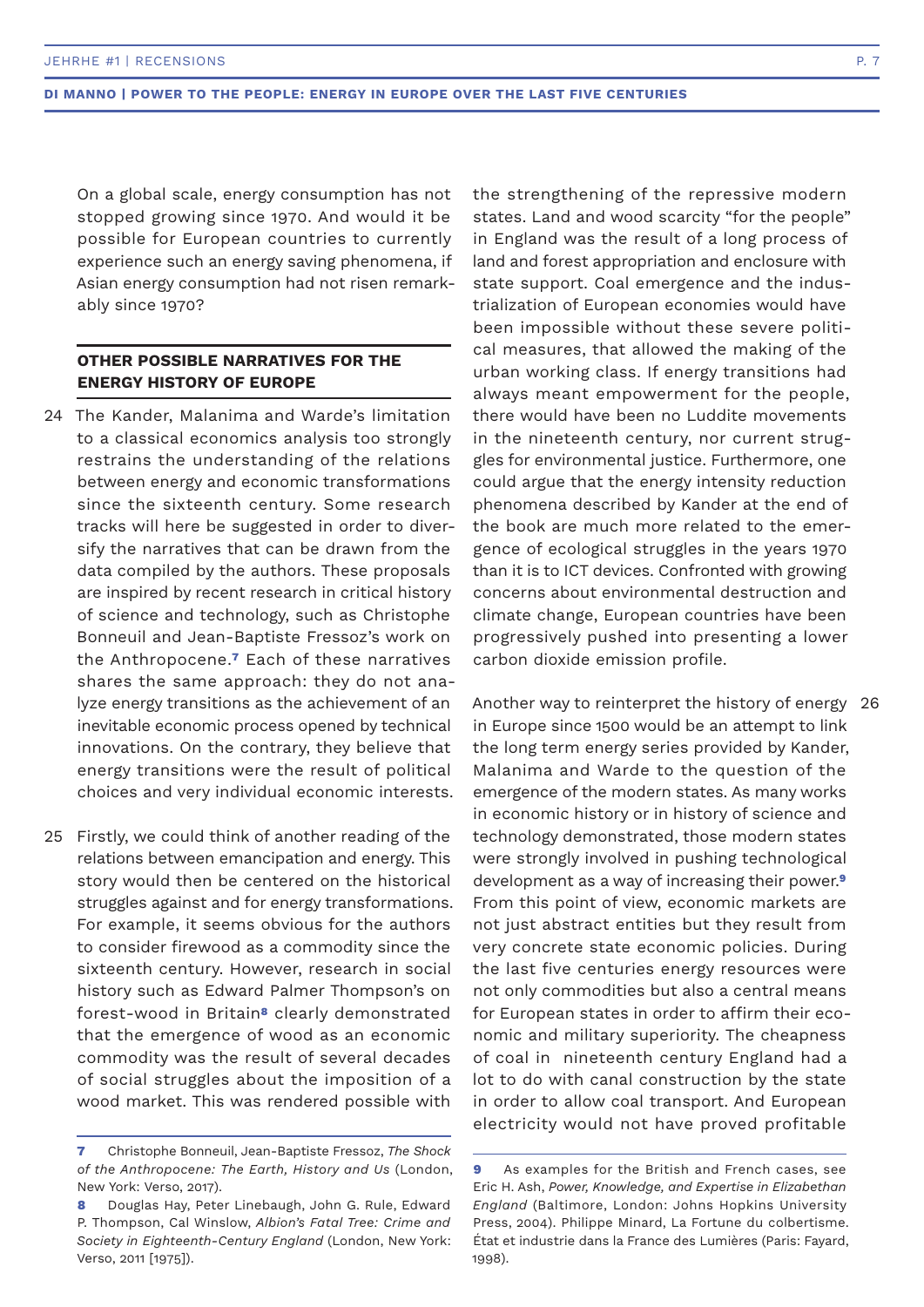without the huge state investments in electrical infrastructure and nuclear devices. And the control of energy resources was one of the priorities of European countries' imperialistic policies throughout the nineteenth and twentieth

## 27 centuries.

Many other narratives could be drawn from Kander, Malanima and Warde's book. One of these would be to follow the evolution of the concept of energy during the historical period chosen by the authors. The latter do not examine as historians the scientific notion that they use to construct their data, as if it was obvious that firewood of the sixteenth century, muscle-work from seventeenth century horses, coal of the nineteenth century and electricity from a

twentieth century nuclear plant were commensurable things. This in fact is the result of a longtime evolution in the history of ideas, that was strongly linked to the technical evolutions that the authors describe in their book. Nevertheless, those possible alternatives in the reading of the last five centuries' energy history do not invalidate the serious work of Kander Malanima and Warde. They just remind the readers about the necessity of not restraining the understanding of energy consumption history to a market dynamics. In any case, *Power to the People* and its numerous figures and graphs remain a very useful reference for anyone interested in the history of energy consumption over the last five centuries.